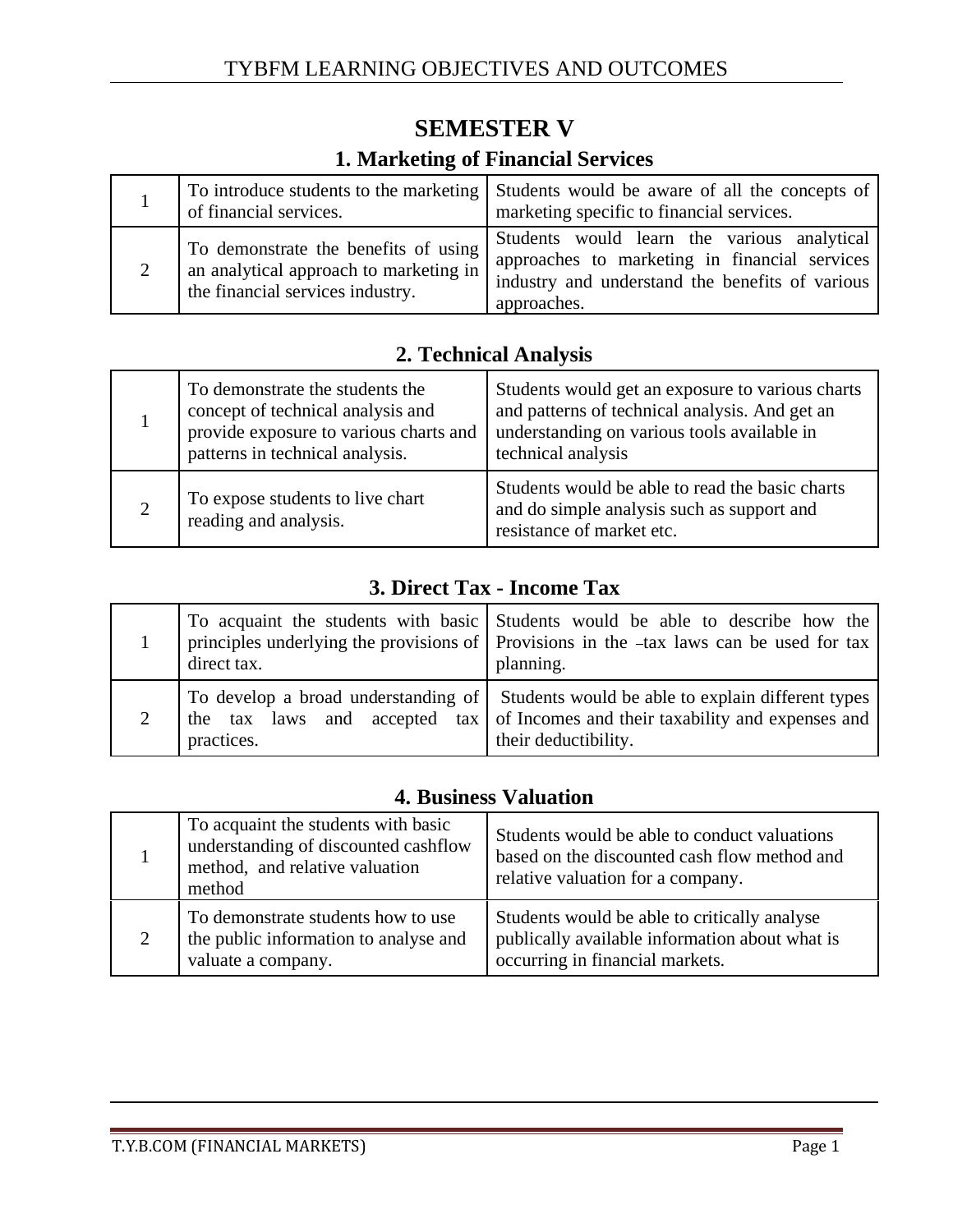|   | To get a basic overview of the<br>evolution, development, regulation<br>and working of the Derivatives market<br>in India.                  | Students would have a fair understanding of the<br>different products in derivative market in India<br>and various rules and regulations governing the<br>trading in this market. |
|---|---------------------------------------------------------------------------------------------------------------------------------------------|-----------------------------------------------------------------------------------------------------------------------------------------------------------------------------------|
| 2 | To study the Indian Derivative market<br>with reference to Futures & Options -<br>pricing, strategies, clearing and<br>settlement mechanism | Students would be able to design a few trading<br>strategies using futures and options and will be<br>aware of the margin requirements for executing<br>such trades.              |

#### **5. Financial Derivatives**

### **6. Business Ethics & Corporate Governance**

| To understand the frame work and<br>components of business ethics                                  | Students would have a fair understanding of the<br>processes and elements of the organization<br>structures, ethical codes and development and<br>evolution of corporate governance in India. |
|----------------------------------------------------------------------------------------------------|-----------------------------------------------------------------------------------------------------------------------------------------------------------------------------------------------|
| To understand corporate governance<br>from the shareholder and regulatory<br>bodies' point of view | Students would be able to understand the role of<br>corporate governance with respect to share holder<br>rights, Investors, Listing guidelines, SEBI Act<br>and Companies Act.                |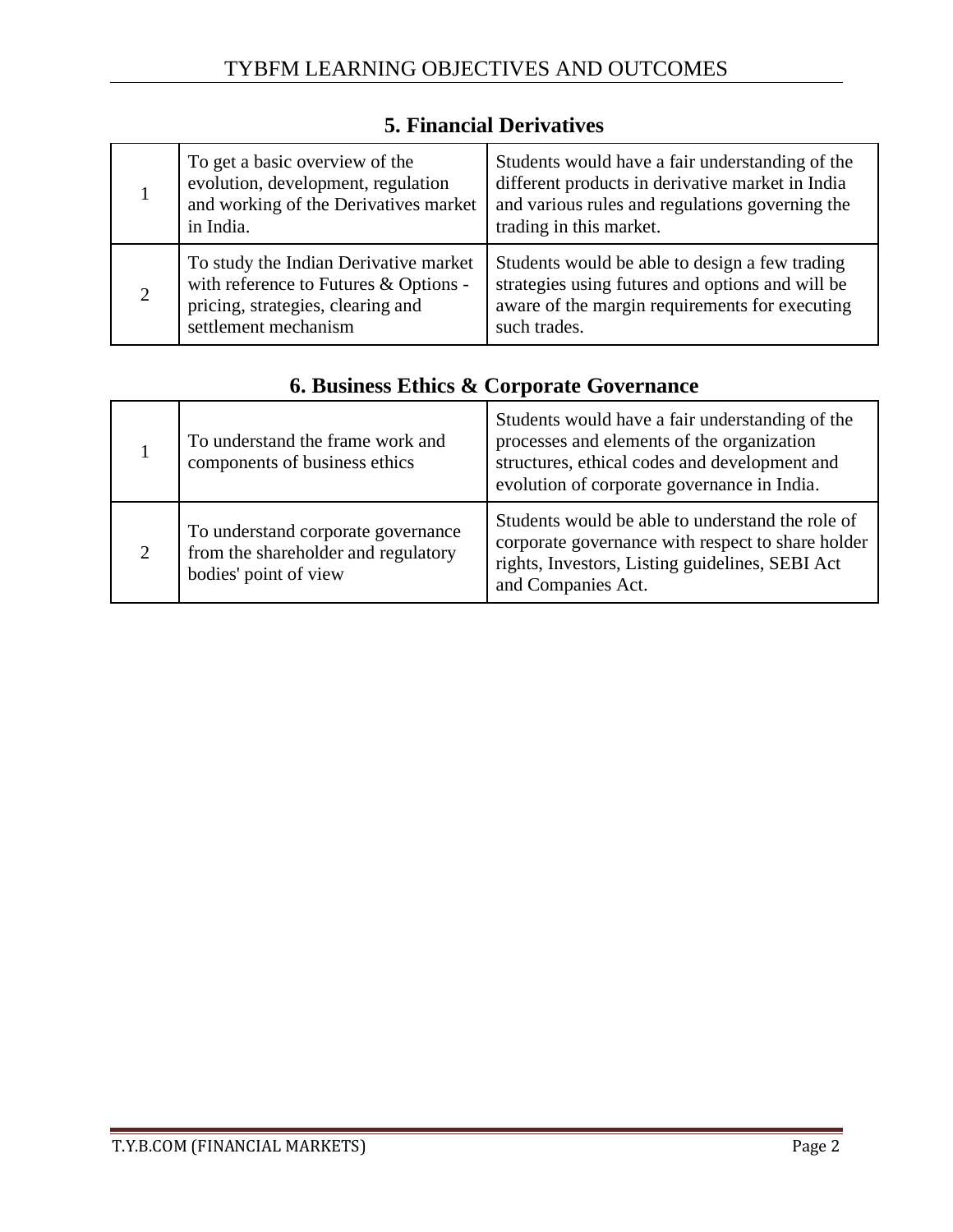### **SEMESTER VI**

#### **1. Indirect Tax - GST**

|                | To acquaint the students with basic<br>principles underlying the provisions of<br>indirect tax and to develop a broad<br>understanding of the tax laws and<br>accepted tax practices. | Students would be able to learn various direct and<br>indirect taxes and their implication in practical<br>situations. |
|----------------|---------------------------------------------------------------------------------------------------------------------------------------------------------------------------------------|------------------------------------------------------------------------------------------------------------------------|
| $\overline{2}$ | Expose the participants to real life<br>situations involving taxation and to<br>equip them with techniques for taking<br>tax-sensitive decisions.                                     | Students would be able to state the use of various<br>deductions to reduce the taxable income.                         |

|                | 1. To define basic organizational<br>behavior principles, and analyze how<br>these influence behavior in the<br>workplace.         | Students would be aware of the various<br>behavioral aspects that affect the workplace.                                     |
|----------------|------------------------------------------------------------------------------------------------------------------------------------|-----------------------------------------------------------------------------------------------------------------------------|
| $\overline{2}$ | To analyze individual human<br>behavior in the workplace as<br>influenced by personality, values,<br>perceptions, and motivations. | Students would be able to identify various factors<br>that affect the motivational levels and values in<br>an organization. |

# **3. Mutual Fund Management**

|   | To get a basic overview and<br>understanding of the evolution,<br>regulatory bodies, organizational<br>structure and types of mutual funds in<br>India. | Students would have a fair understanding of the<br>different products in in mutual funds and various<br>rules and regulations protecting the investors in<br>mutual fund industry. |
|---|---------------------------------------------------------------------------------------------------------------------------------------------------------|------------------------------------------------------------------------------------------------------------------------------------------------------------------------------------|
| 2 | To understand the valuation,<br>accounting and taxation of Mutual<br>Funds in India                                                                     | Students would be able to evaluate the<br>performance of various mutual funds and be<br>aware of the various taxation benefits of each.                                            |